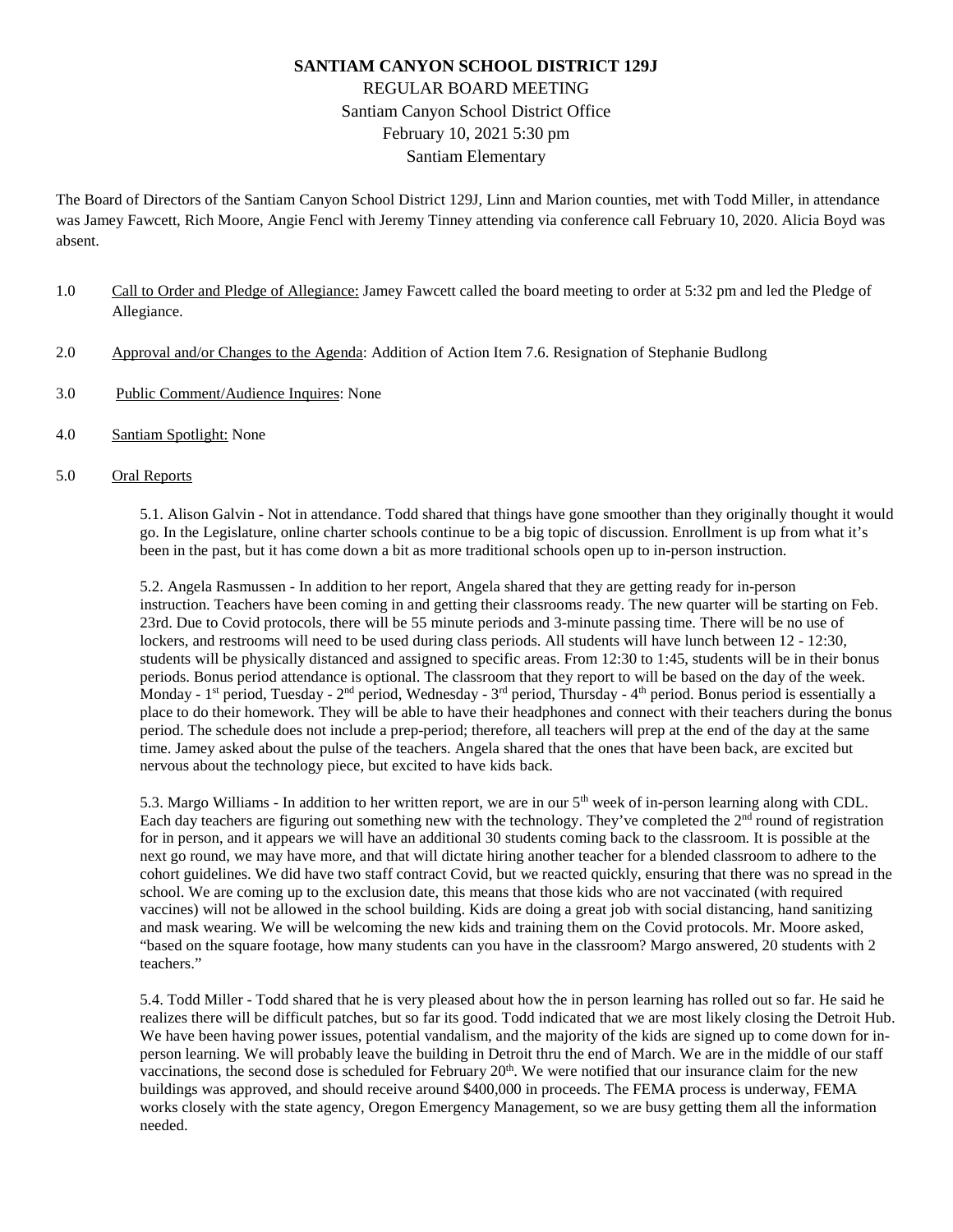OED has come up with a new condition, as of March 1<sup>st</sup>, we need to offer Covid testing. We will receive the tests free from Oregon Health Authority. They are only valid for people who have symptoms. For students we need to get permission from parents first. These tests provide instant results within 15 minutes.

Todd shared that he recognizes that this is a challenging time for staff. Working with the challenges of tech and all the protocols, it's hard to have the feeling of pride at the end of the day, even though you did everything you could. Kudos to our staff for coming back, there are districts where staff are refusing to come back.

Athletics, some of them are still a go, for instance, outdoor, no contact sports are most likely to move forward. Others like basketball and volleyball, currently the regulations call for a maximum of 6 participants in the gym, but 25 feet apart. It puts us in a difficult spot, making decisions on how to invest in some of the contact sports, there are just a lot of looming questions out there. Not sure what schools will opt in to play.

The good news is that we received the Oregon Community Foundation grant for \$100,000 and a MAPS grant for \$10,000. This money will be put towards a covered play area behind the Elementary School and a community basketball court that will be located in the front eastern half of the Elementary school campus. We also received additional funding from the OSCIM grant in the amount of \$2.9M. We will use these additional funds to add back in some of the projects that had to be removed due to budget restraints, like a CTE roof and solar panels. Adding solar is one of those front end expenses, that will result in future returns. Outside of the bond, our facilities fund, (that we had as a back up to the bond) will be used to upgrade our HVAC system at the elementary and add capacity to our parking situation. Inevitably, this means that we can add more into programs and have a nice contingency in the future.

5.5. Yvonne Hanna - Yvonne shared the January 2021 financial report.

#### 6.0 Consent Agenda:

A motion was made by Angie Fencl, Angie moved to accept the consent agenda including the minutes of the January 13, 2021 regular board meeting, as well as the January Expenditures; Rich Moore seconded, the motion passed 4-0.

### 7.0 Action Items:

7.1. Adopt the 2021-2022 Budget Calendar, Angie Fencl moved to adopt the 2020-2021 Budget Calendar, Rich Moore seconded the motion, and it passed 4-0.

7.2. Accept Recommendation to Hire Kayla Budlong, Temporary Special Education Aide for the 2020-2021 School Year.

7.3. Accept Recommendation to Hire Hannah Baker, Temporary Teacher for the 2020-2021 School Year.

7.4. Accept Recommendation to Hire Trey Summers, Temporary Special Education Aide for the 2020-2021 School Year.

7.5. Accept Recommendation to Hire Diana Carmona-Martinez, Temporary Special Education Aide for the 2020-2021 School Year.

Angie Fencl moved to accept the recommendation to hire the individuals listed from 7.2 thru 7.5. Jamey Fawcett seconded the motion and it passed 4-0.

7.6. Accept the resignation of Stephanie Budlong, Instructional Aide, Jamey Fawcett moved to accept the resignation, Angie Fencl seconded the motion, it passed 4-0.

### 8.0 Information Items:

8.1. Construction Update - Steve Earl shared that they met a significant milestone in getting the Certificate of Occupancy for Bldg. A, B & C. We have about 90% of the punch list done. At the Elementary school, we will have the official certificate of occupancy when we get the sprinkler system near the servery, updated. The auxiliary gym is still scheduled to be done by the end of August. They are working on site work, landscaping, and creating a path to the auditorium. Angie asked about the Fire Marshall. Todd shared that thanks to Senator Fred Girod, we got him out there. Todd shared that in the courtyard they have been doing the prep work for the retaining wall and the basketball court, it's really looking neat. He added that the cafeteria tables are in now in the servery as of today.